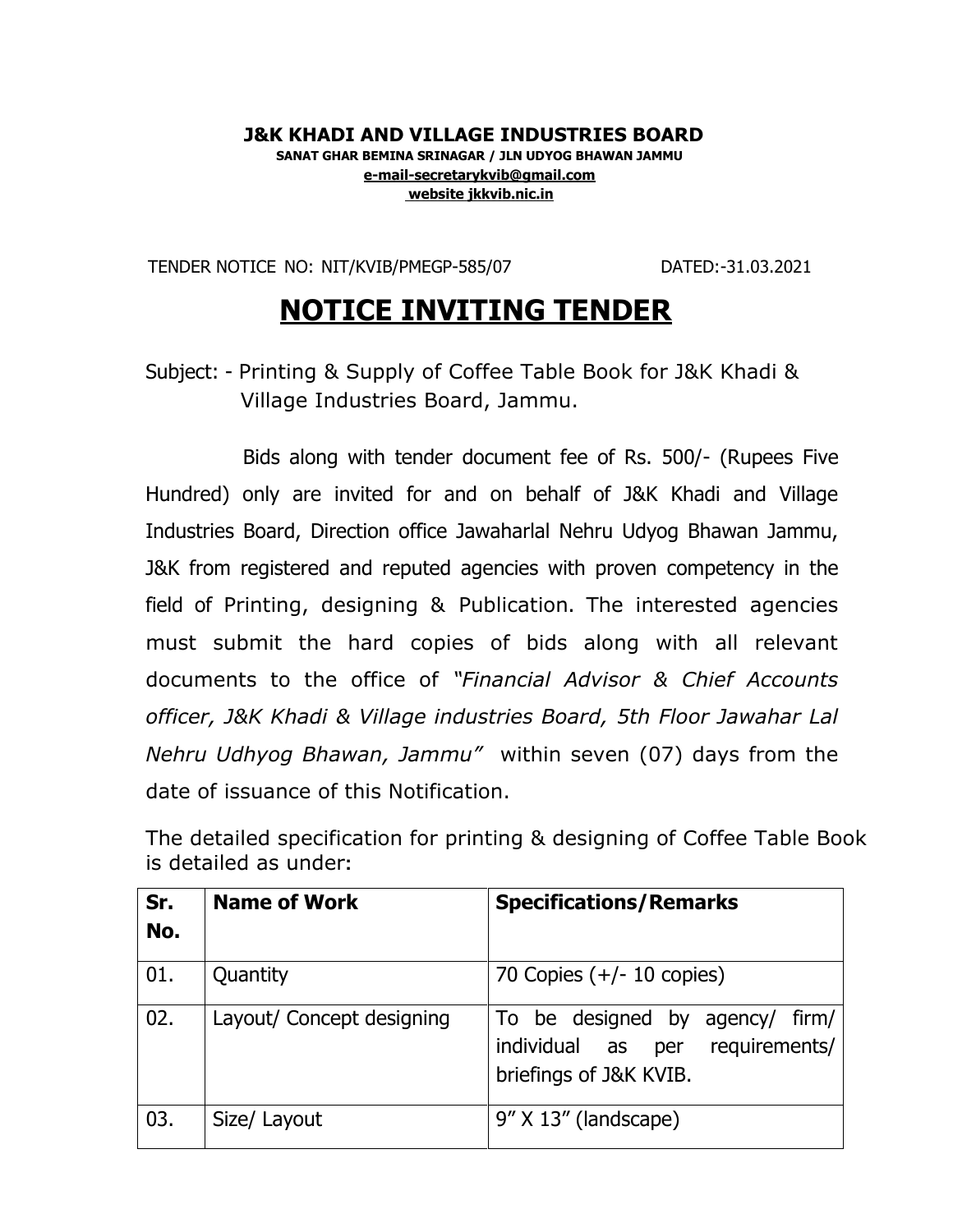| 04. | Paper & pages                                                         | a) Inner pages: 170 GSM Glossy                                                                                                   |
|-----|-----------------------------------------------------------------------|----------------------------------------------------------------------------------------------------------------------------------|
|     |                                                                       | b) Cover: 300 GSM Matte (UV<br>coating on cover)                                                                                 |
| 05. | <b>Binding</b>                                                        | Hardbound on Mill board Laminated.                                                                                               |
| 06. | Packing                                                               | Multiple pack of 10 in Cartons.                                                                                                  |
| 07. | Printing<br><b>Offset</b><br>Charts<br>Photographs,<br>&<br>Drawings. | of   To be designed / created by the<br>agency, anywhere and in any size as<br>per requirement/ design.                          |
| 08. | No. of Pages                                                          | 100 $(+/- 5)$ pages approx. (Excluding<br>Cover)                                                                                 |
| 09. | <b>Proof Reading</b>                                                  | It will be the sole responsibility for<br>the agency/ firm/ printer. Dummy<br>print to be provided before final<br>printing.     |
| 10. | Liaison                                                               | It will be the responsibility of the<br>agency/ firm/ printer to collect &<br>deliver the proofs of each & every<br>related job. |
| 11. | Language                                                              | English                                                                                                                          |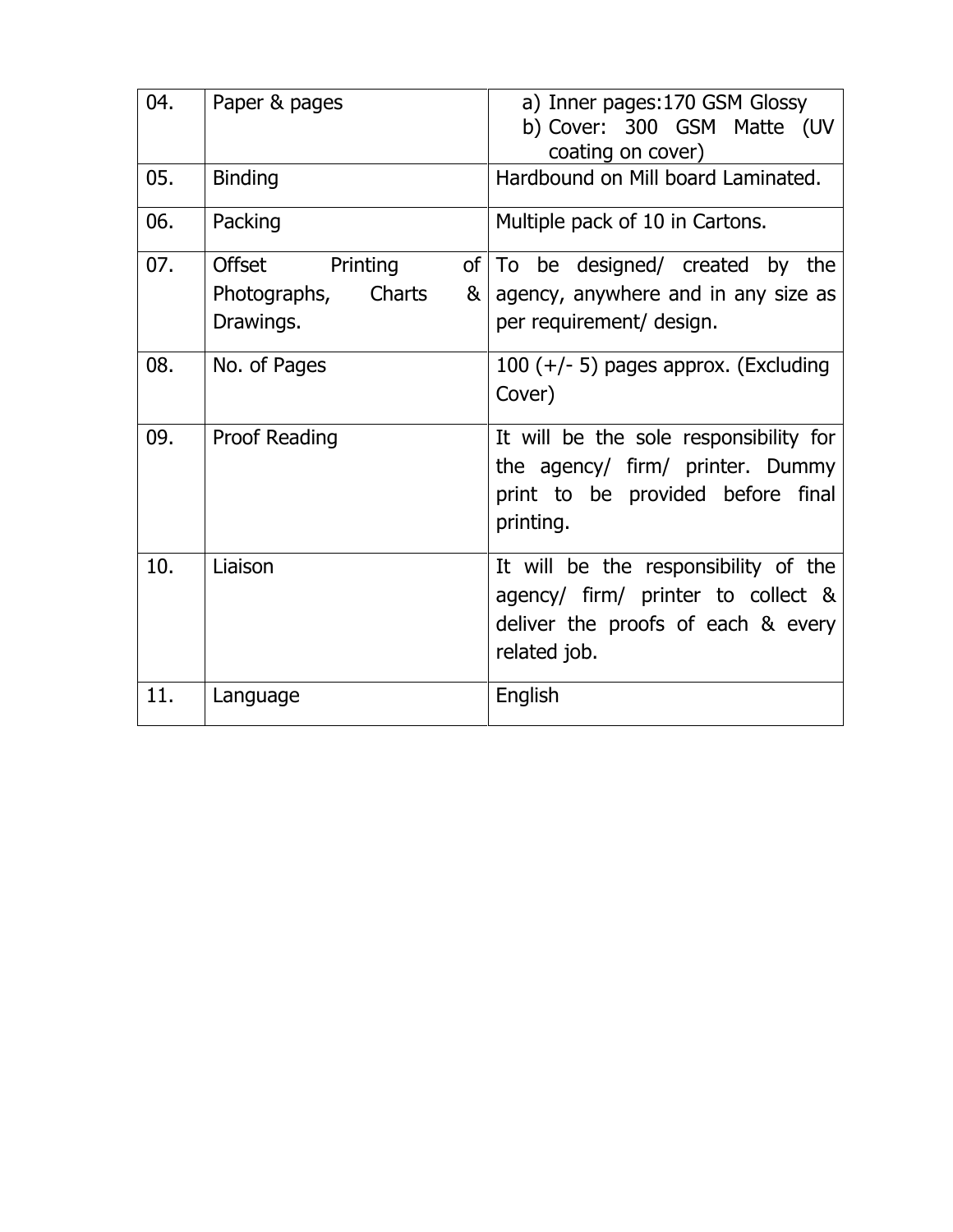## **General Terms and conditions**

- 1) The tender should be supported with GST registration certificate with latest GST return. The tenders are required to be submitted online (Financial and Technical bids addressed to Financial Advisor and Chief Accounts Officer J&K Khadi and Village Industries Board, Direction office Jawaharlal Nehru Udyog Bhawan, Jammu) accompanied with Tender Fee Rs. 500/- pledged to Financial Advisor and Chief Accounts Officer J&K Khadi and Village Industries Board, Jammu payable at Jammu, otherwise tender will not be entertained. The tenders not accompanied with required Tender Fee shall be out rightly rejected.
- 2) The tenders will be opened on 07-04-2021 or any other date convenient to the Purchasing Committee, in presence of the tenderer who may like to be present at that time on their own expenses.
- 3) The agency should be registered with Central/J & K State Government and must submit the details of their Registration, Income Tax Registration, copy of PAN Card, GST number and other related documents.
- 4) The agency must have minimum 03 (three) years of experience in the relevant field.
- 5) Outsourcing or subletting of any nature or third party would not be accepted.
- 6) The Agency should give an undertaking in writing that it has not been blacklisted by any Central/State Government/ Autonomous/Recruitment/ Body.
- 7) The Purchasing Committee reserves the right to reject any tender without assigning any reasons.
- 8) The decision of F.A & CAO, J&K KVIB shall be the final and binding upon the bidders in the event of any dispute arising out of the terms of the contract.
- 9) The payment shall be released to the tenderer after satisfactory completion of the job. No payment shall be made in advance. Income Tax as per relevant rules shall be deducted at source and with regard to other taxes compliances as per rules applicable; party/agency shall be personally responsible.